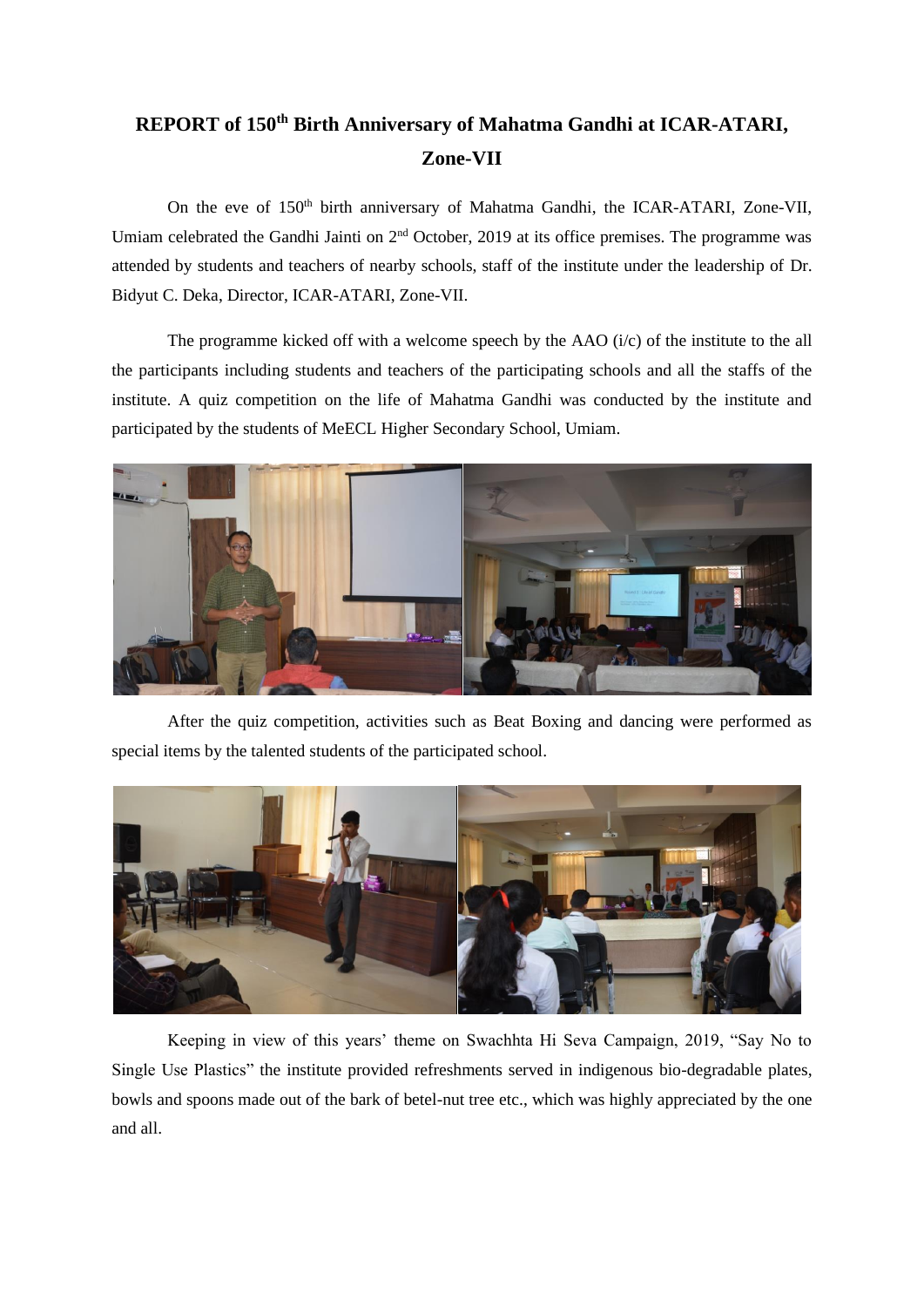

After the refreshments, all the participants gathered in the hall of the institute where the director delivered his speech on Swachhta Hi Seva, 2019 and briefly emphasised on the life and teachings of Gandhiji. He further urged uopn the students on maintaining the cleanliness of the environment for future generation especially by doing their own small part which will eventually play a vital role towards sustaining the environment. Furthermore, the closing remarks was addressed by Dr. A.K. Singha, Principal Scientist, ICAR-ATARI, Zone-VII, Umiam and he gave thanks to all the participants and organizers for a successful programme.



Distribution of prizes to the winners of different competitions was also done after the programme.